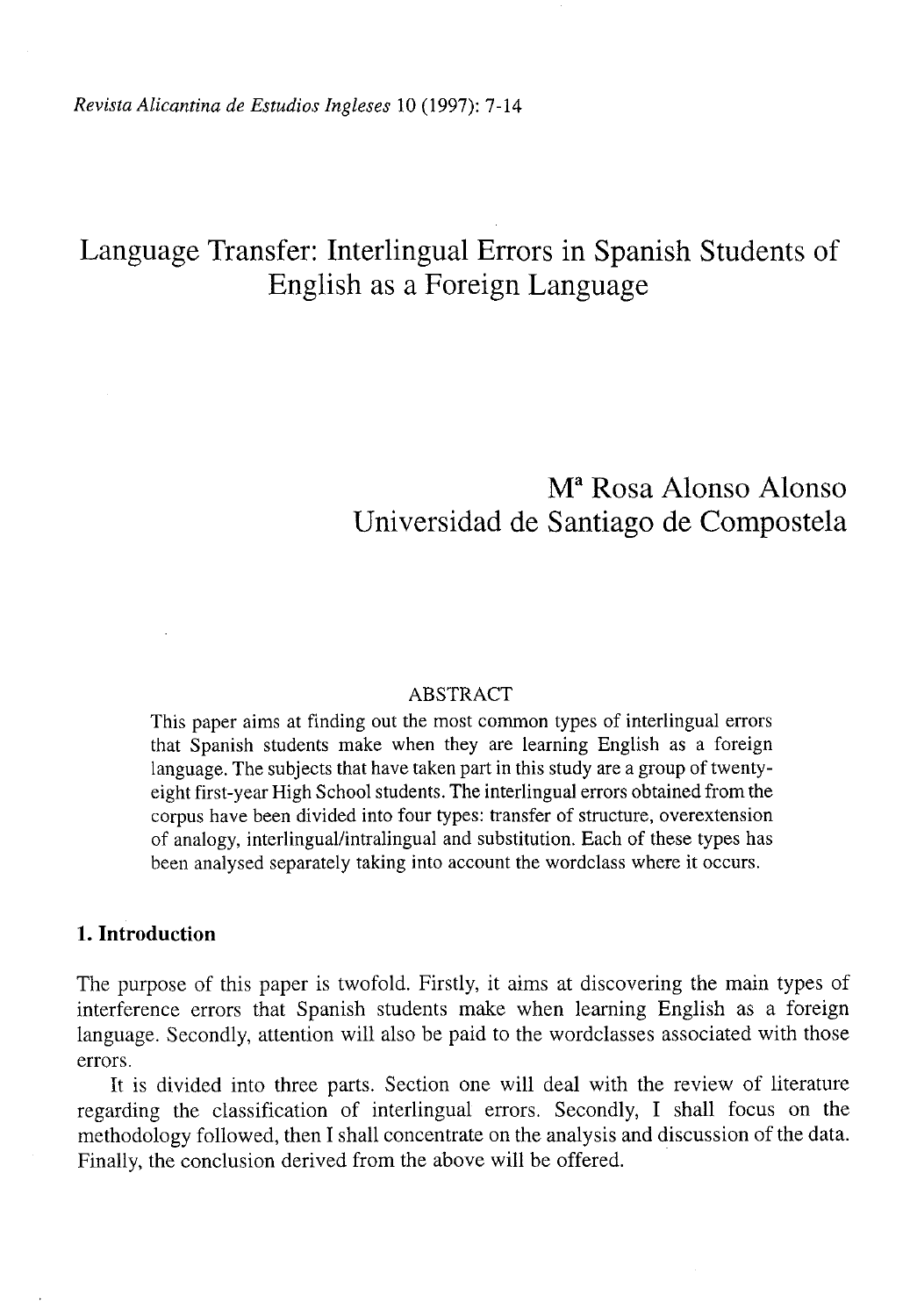## *2.* **Review of literature**

Corder, as far back as 1974, established the steps to be followed in order to analyse errors. Accurding to him, the first stage to be taken is the selection of the corpus. Then comes the identification of the errors. The third stage is concerned with their analysis. The fourth focuses on the classification while the fifth concentrates on the evaluation.

The classification of interlingual errors is obviously to be seen as Corder 's fourth step. However, he offers no specific classification model for this type of deviant forms.

Dulay and Burt (1974) refer to only one type of interlingual error which they cali *interference like goofs*. They are defined as those reflecting mother tongue structure and which do not appear in the L2 acquisition data of the target language. Apart from these, they also recognize *ambiguous goofs* which are composed of those deviant forms that can be classified as interference-like goofs or Ll developmental goofs.

Nevertheless, neither Corder, ñor Dulay and Burt's classification are thorough enough to take into account every type of interlingual error.

In contrast, Lott (1983) proposes a more precise classification. Three types of interference errors are distinguished. The first one is defined as *overextension ofanalogy;*  it occurs when the student misuses a vocabulary item because it is similar, either phonetically, orthographically, semantically or syntactically to another form in the Ll. *Transfer of structure* deviant forms constitute the second group. These happen when the student commits a grammar error because the mother tongue rules are followed. The third type is called *Interlingual/Intralingual.*' This group consists of the grammar or vocabulary errors students make because a word distinction, either lexical or grammatical, which is made in the L2 does not exist in their native language.

In spite of this, none of the above scholars accounts for those errors produced by the literal use of the native language word instead of the foreign one. I have included them in a different group that I label as *Substitution* errors.

## **3. Methodology**

#### 3.1. Subjects

The subjects who participated in this survey are twenty-eight first-year High School elementary students aged fourteen or fifteen taking English as a foreign language in the northwest of Spain.

## 3.2. Materials

The research material used is a written composition. Students were to write on the topic "Describe the last film you have seen." This topic was chosen because the cinema as an entertainment appeals to teenagers who are usually keen on writing about their leisure time activities. Apart from that, a descriptive theme compels students to use different verbal tenses and be precise in the use of vocabulary.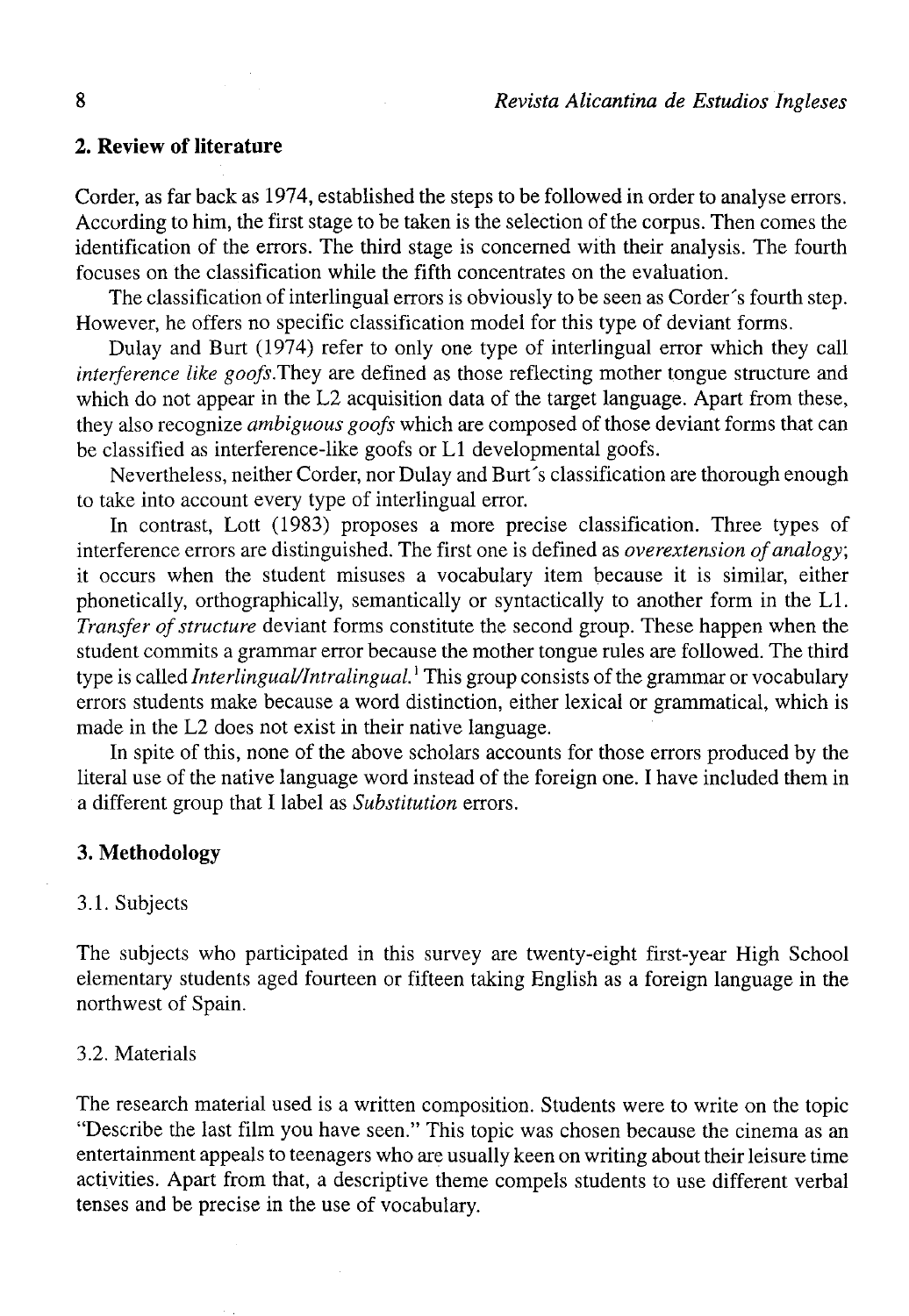# 3.3. Procedure

The students were asked to write the composition during the last twenty minutes of their English class. They did not know in advance that they would have to undertake this classroom task.

# **4. Analysis of the data**

The analysis of the twenty-eight compositions gave the following results:

Table 1: Types of interlingual errors

| <b>ERROR TYPE</b>         | <b>OCCURRENCES</b> |  |
|---------------------------|--------------------|--|
| Transfer of structure     | 96                 |  |
| Overextension of analogy  | 28                 |  |
| Substitution              |                    |  |
| Interlingual/Intralingual |                    |  |
| Total                     | 138                |  |

Table 2: Classification of interlingual errors according to their word class.<sup>2</sup>

|                    | TS <sup>3</sup> | <b>OA</b>    | S              | $I-I$                   |
|--------------------|-----------------|--------------|----------------|-------------------------|
| Noun               | 4               | 10           | 5              | $\bf{0}$                |
| Adjective          | 4               | 5            | 1              | 2                       |
| Adverb             | 2               | $\mathbf 0$  | $\overline{0}$ | 4                       |
| Verb               | 21              | 8            | $\overline{c}$ | $\theta$                |
| Determiner         | 6               | $\theta$     | 0              | 0                       |
| Pronoun            | 24              | $\mathbf{2}$ | $\overline{0}$ | $\mathbf 0$<br>$\alpha$ |
| Prepositi          | 7               | 3            | 0              | $\overline{0}$          |
| Conjuncti.         |                 | $\Omega$     | $\theta$       | 0                       |
| Other <sup>4</sup> | 27              | $\theta$     | 0              | 0                       |
| Total              | 96              | 28           | 8              | 6                       |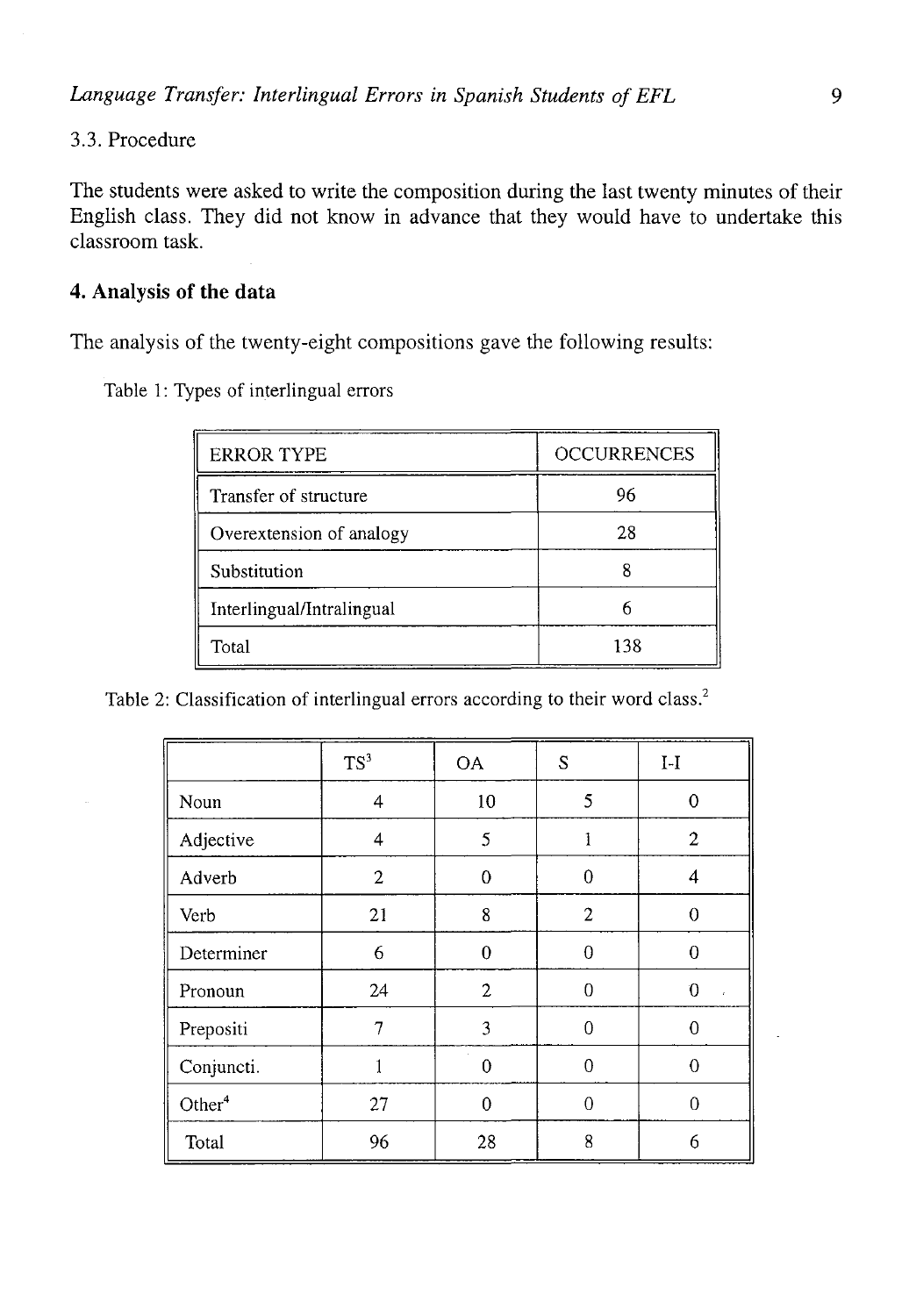### **5. Discussion of the data**

## 5.1. Transfer of structure

Most of the errors in the corpus are due to transfer of structure. It seems that the linguistic structures of the mother tongue are the main cause of interference when writing in the L2. Students tend to apply the rules of their first language when they do not know the rules of the second language.

It is not surprising that most of these deviant forms correspond to phrases, sentences or clauses since the student takes the structures of the mother tongue as a starting point and he/she applies those rules to the second language. The result is sentences like the following:

1. because the parents of the two boys robed in a Institute some papers very important.<sup>5</sup>

2. this woman visited his girlfriend for speaking of her boyfriend.

3. *the rector wanted that Leone was in prisonfor ever and made hi a lot ofbad things.* 

In example one the word order is altered, sentence two shows the translation of the Spanish structure *para hablar de* instead of the English one *to speak about* .In example number three the verb form *wanted* should be followed by the preposition *to+infinitive,*  but instead the Spanish structure *que+infinitive* is employed.

Pronouns are the second reason for transfer of structure errors. The syntactic and morphological complexity of this wordclass in Spanish makes it difficult for students to cope with its use in English.

Example four contains the omission of the subject pronoun because it is not needed in Spanish. Example five exhibits the confusión caused by the use of subject and object pronouns, while example six indicates the wrong use of reflexive pronouns. The verb *wear*  does not take a pronoun in English, but the Spanish structure does require one.

4. *this is a film stupid, for my is very bad but I laugh much.* 

*5. Laura, then, know whar herfamily loved she and carne back with them.* 

6. *He weared him a woman 's dress.* 

Deviant forms in the use of verbs make up the third main cause of transfer of structure errors. Most of the deviant forms are due to the elisión of the third person -s in the present indicative. This feature is not required in Spanish, as seen in example 7. Example 8 shows an alteration in the word order of the verb, and example 9 provides evidence of the incorrect use of the verb *to have,* since in English the verb *to be* is used to refer to age.

7. *A boy dance everynight with a girl.* 

- 8. *His son, the children from the house of his neighbors went to the room where was the machine.*
- *9. the other is a white man, he has about 32 years oíd.*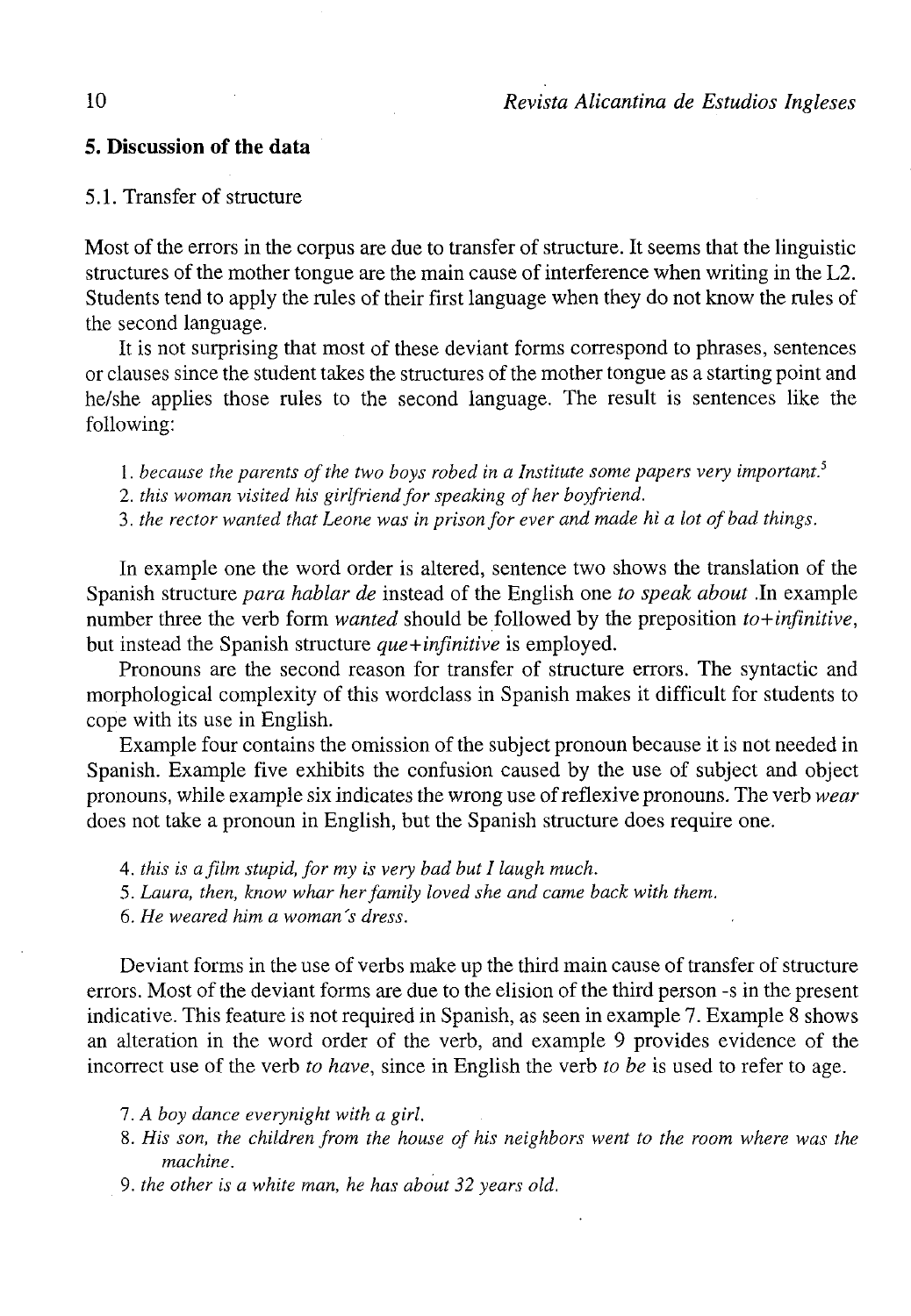*Language Transferí Interlingual Errors in Spanish Students of EFL* 11

As for prepositions, most of the errors correspond to the use of a verb  $+$  preposition structure which uses the mother tongue pattern. In the following examples, the deviant forms clearly reflect the Spanish pattern:

10. *Then the boy loved to the girl.*  11. *and the pólice will try take Simón "the thief."*  12. *A policeman is obsesioned for find him.* 

Transfer of structure errors are less habitual concerning determiners, adjectives and nouns. This happens because those items are not as complex as verbs or pronouns in their use of the structure of the clause. In most cases the errors are due to the wrong use of number agreement.

13. This oil is used for others children. 14. *And like all americans film the good boy wins.* 

15. *The babywaited in the city and at night his parents and the pólices found out to the baby.* 

Adverbs and conjunctions are the least frequently occurring errors. Wrongly used adverbs show an alteration in the word order of the clause, and the only example found in the corpus of a conjunction error corresponds to the use of *and* instead of the correct form *to:* 

16. *They were working always.*  17. *He went to the cinema and see this film.* 

5.2. Overextension of analogy

Overextension of analogy errors are most frequent with nouns since they are directly related to vocabulary. The examples show the literal translation of the Spanish word into English.

Example eighteen confuses the word *role* with the Spanish *papel.* Example nineteen shows an orthographic analogy to the Spanish word *máquina* instead *oí machine.* Example twenty mixes up the nouns *assistant* and *charwoman* due to the Spanish interference *asistenta:* 

18. *and your paper is very dijficult.*  19. *A inventor began to build a maquine.*  20. *and he went to his house saing that she was an assistant.* 

Verbs constitute the second most frequently occurring overextension of analogy errors group. All of them enhance the confusión of the Spanish word and the English one. In the following examples, the Spanish words *protagonizar* instead of *to play the lead, divorcie,*  instead of *divorce* and *secuestres* instead of *kidnap,* are to be seen:

21. *The lastfilm I have seen were "Forrest Gump, " a film protagonized for Tom Hanks.*  22. *The parents were divorcied.*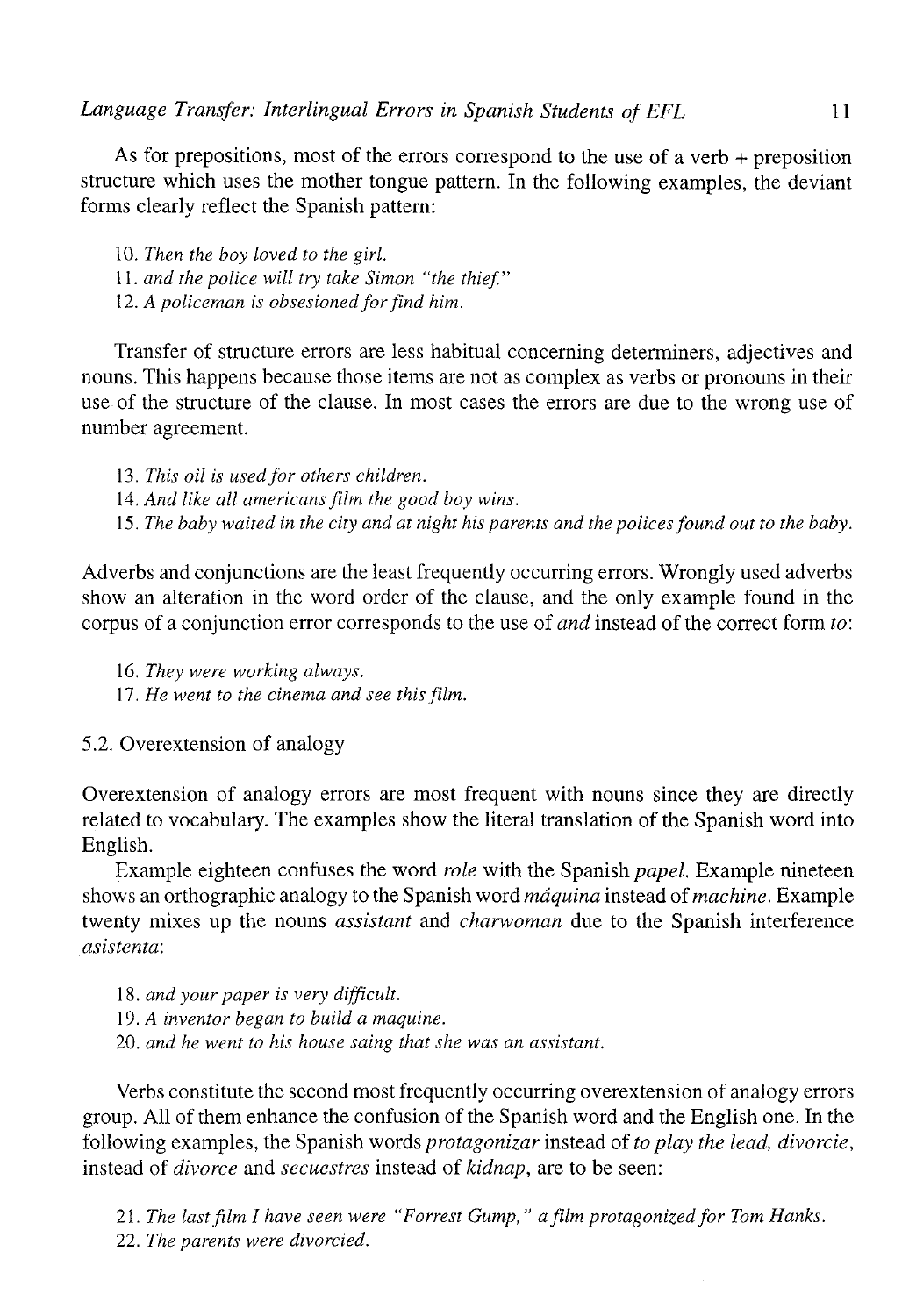**23.** *The terroris secuestres the doughter.* 

Adjectives are the third most frequently occurring type of error; they imply an orthographical or morphological similarity to the Spanish word. In the examples below the adjectives *difficult, strange,* and *leading* have been replaced by the deviant forms:

24. *A policeman work in a dificult caso.*  25. *The animáis was extrain.*  26. *The principal actor were 3 man.* 

Prepositions and pronouns are a less common type of error because they do not allow for lexical analogy as much as nouns do:

27. *Peter take a woman at the airport.*  28. *but she can't say nothing.* 

It is interesting to point out that students do not have problems with determiners, adverbs or conjunctions. No examples of overextension of analogy errors related to these wordclasses have been found in the corpus.

5.3. Substitution

The substitution errors analysed restrict themselves to nouns and verbs. There is only one example of this type related to an adjective. The incomplete knowledge of vocabulary makes students replace the unknown English word with its Spanish counterpart and so we find sentences like:

29. *The film have acción.*  30. *The cats are rich and they are very interigents and finos.* 

5.4. Interlingual/Intralingual

The last errors that remain to be examined are the interlingual - intralingual ones. They are found in two wordclasses: adverbs and adjectives. This happens because a distinction exists in English which does not appear in Spanish, as the following examples show. The adverb *mucho* in Spanish corresponds to the English ones *very and a lot,* their wrong use in English enhances the mistake. On the other hand, the adjective *solo* corresponds to *only*  and *alone* in English.

31. *he has very problems and then he works very hard.*  32. *Yesterday in the night, I was only in my house.*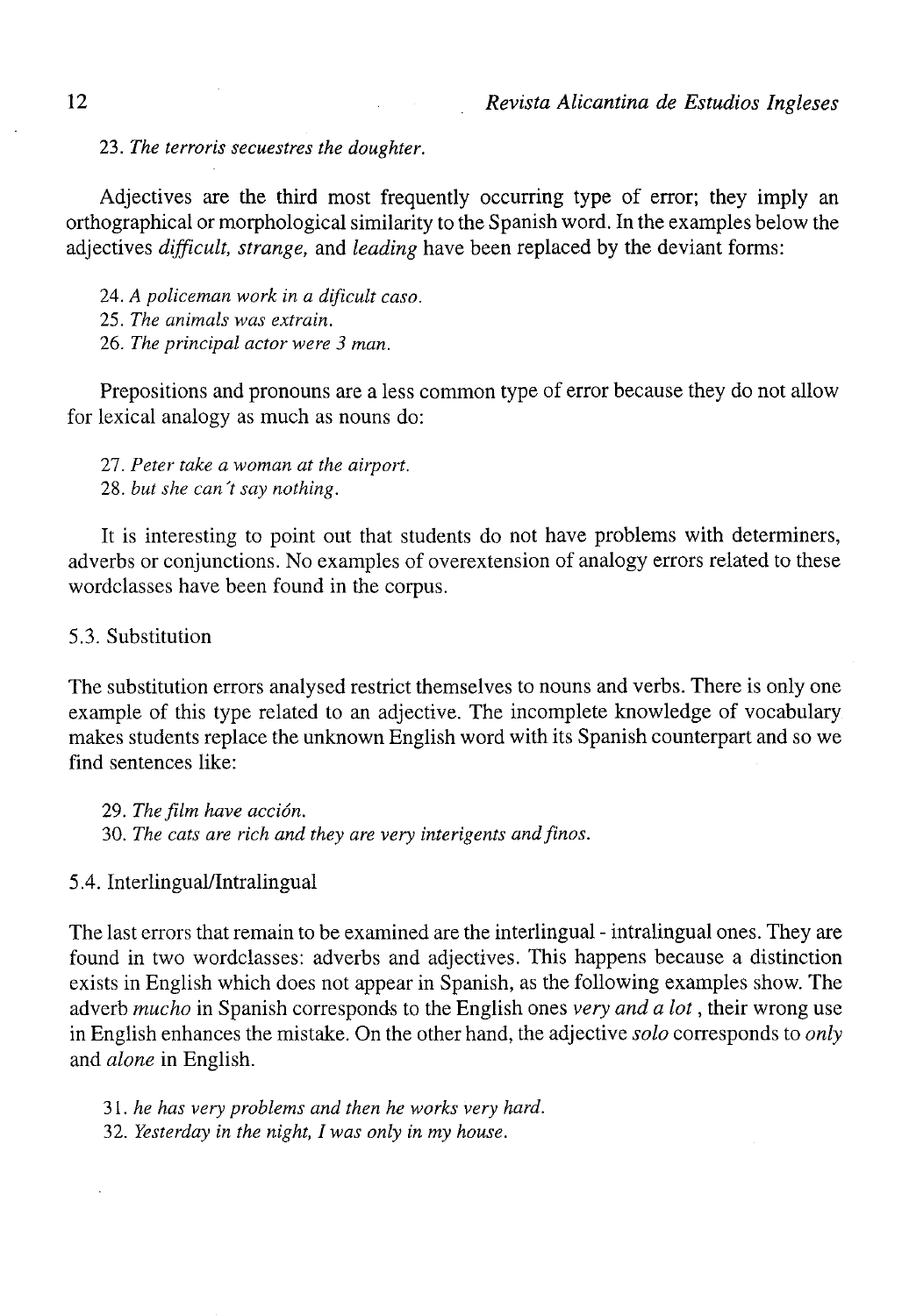# **6. Conclusión**

The most common type of Interlingual errors is constituted by transfer of structure deviant forms. Overextension of analogy errors form the second most frequently occurring group. Interlingual-Intralingual and Substitution errors do not constitute an habitual type of deviant form.

These results show that the structures of the mother tongue represent the main factor of interference in the L2. Phonetic, orthographic, syntactic or semantic similarity to the items in the Ll are also problematic for Spanish students. However, grammar and vocabulary errors due to a lack of distinction in Spanish or to the literal translation of Ll items are not an important cause of error for these students.

In addition to that, deviant forms occur most frequently in the verbal and pronominal system along with linguistic structures. It does appear that these three points are the main sources of interference errors.

From a didactic point of view, the teacher of English as a foreign language should then focus on the commonest type of deviant forms and should try thus to eliminate the transfer of structure and overextension of analogy errors committed by the students. This can be done by means of exercises oriented to the practice of the use of linguistic structures and the wordclasses, ie., verbs and pronouns, where these interference phenomena must be tackled.

# **Notes**

1. The term *Interlingual* is used in this paper to refer to all types of interference errors. Nevertheless, the type of errors labelled as *Interlingual/lntralingual* by Lott (1983) constitute the third type of interlingual errors that this author describes.

2. Although some scholars, like Hudson (1990) distinguish four parts of speech: noun, verb, ad-word, conjunction, in this study I followed a fairly traditional classification of the parts of speech making a distinction between open-system items: noun, adjective, adverb, verb, and closedsystem ones: determiner, pronoun, preposition, and conjunction.

3. The abbreviations TS, OA, S and I-I stand for Transfer of structure, Overextension of analogy, Substitution, and Interlingual/lntralingual respectively.

4. This group includes those errors that deal with units greater than the word, ie. phrases, sentences and clauses.

5. In most of the examples reported there are more errors than the ones I mention. However, for the purpose of this study I concentrate only on interlingual errors.

#### **Works Cited**

Alien, J.P.B. and Corder, S. P. Eds. *Techniques in Applied Linguistics. The Edinburgh Course in Applied Linguistics.* London: OUP, 1974.

Bueno González, A, Carini Martínez, J.A., Linde López, A. *Análisis de Errores en Inglés: Tres Casos Prácticos.* Granada: Universidad de Granada, 1992.